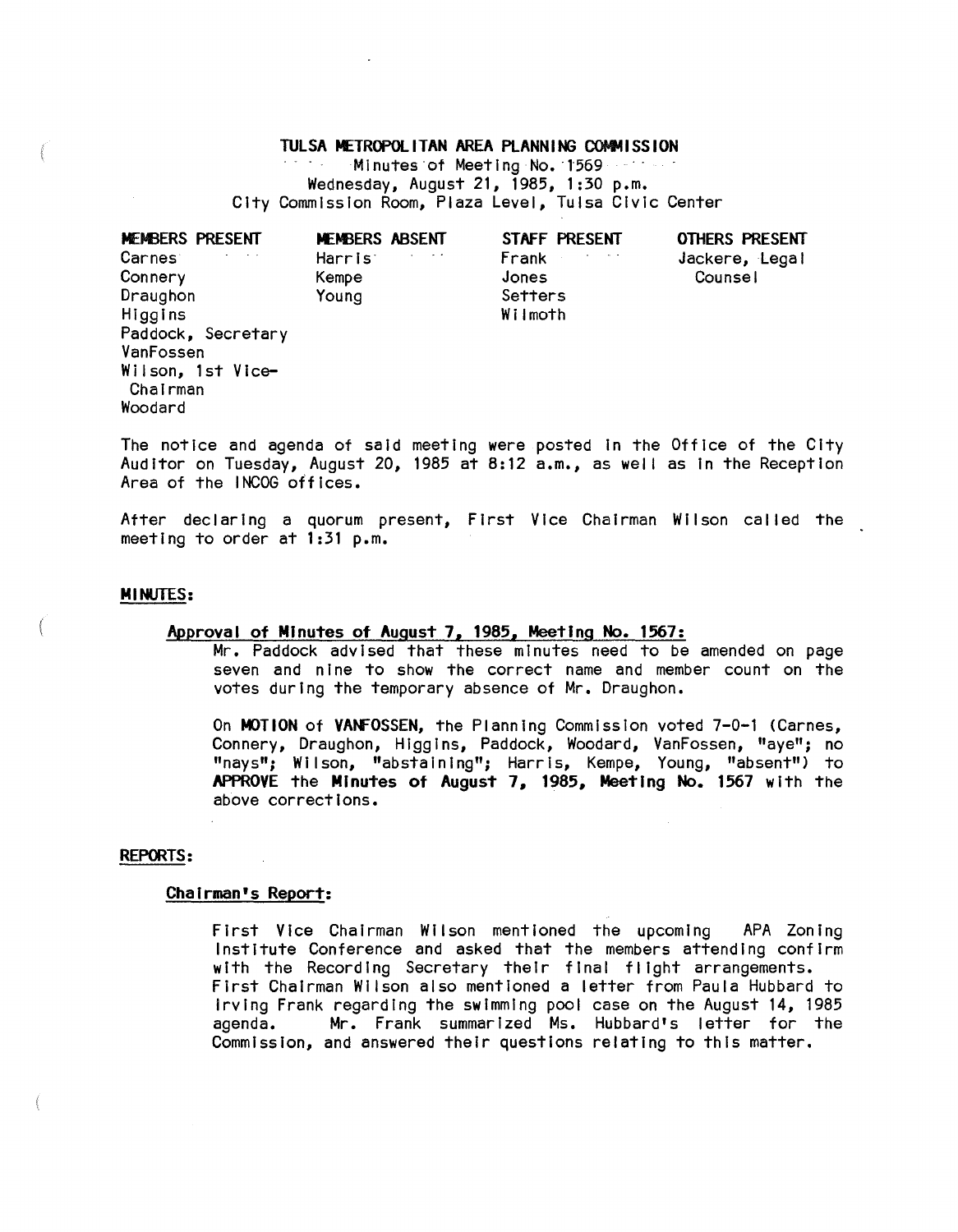#### Committee Reports:

Mr. VanFossen advised that the Comprehensive Plan COmmittee had met prior to this meeting to review the drafts of the Special Studies on West 51st Street South from South Union, and South Memorial Drive from 71st Street to 121st Street. The Committee decided to expand the 51st Street Study to Include the area west of 33rd to the edge of the District 9 Plan and east of Union two blocks. Mr. VanFossen asked that the Item be continued from today's agenda in order to<br>allow Staff more time to review the issue. A meeting with the allow Staff more time to review the issue. people In the area was suggesteo after further Staff and Committee review. Interested parties were asked to leave their names and addresses so they can be notified of any such meeting. Ms. Betty Bundy of 5047 South 26th West Avenue, spoke on behalf of residents In the area.

Mr. VanFossen further advised the· Comprehensive Plan Committee would be meeting Tuesday, August 27, 1985 at 12:00 In the INCOG offices to review the Special Study on South Memorial Drive.

Mr. Paddock commented that items such as these special studies should not be scheduled on TMAPC agendas until such time as the appropriate Committees have reviewed the studies and are ready to make their recommendations. Based on this, the full Commission agreed and the above Special Studies were removed from the agenda for consideration at a later date.

As reported by Mr. Paddock, the Rules and Regulation Committee will meet on Wednesday, August 28, 1985 to consider amending the Tuisa Zoning Code Title 42, regarding regulation of children's day care homes. Consideration will also be given to TMAPC procedures for public hearings, particularly PUD's.

#### SUBDIVISIONS

#### PRELIMINARY PLAT:

Klngsrldge Estate, Block 5 & 6 Amd PUD 281) (183) SW Corner East 64th & South 91st East Avenue (RS-3)

| State Farm Service Center (Rev) (2483) | South of SE Corner 91st |      |
|----------------------------------------|-------------------------|------|
|                                        | & Memorial              | (CO) |

Mr. Wilmoth requested the above Preliminary Plats be continued to September 4, 1985.

On MOTION of HIGGINS, the Planning Commission voted 8-0-0 (Carnes, Connery, Draughon, Higgins, Paddock, Wilson, Woodard, VanFossen, "aye"; no "nays"; no "abstentions"; Harris, Kempe, Young, "absent") to CONTINUE Consideration of the above Preliminary Plats until Wednesday, September 4, 1985, 1985 at 1:30 p.m. In the City Commission Room, City Hall, Tulsa Civic Center.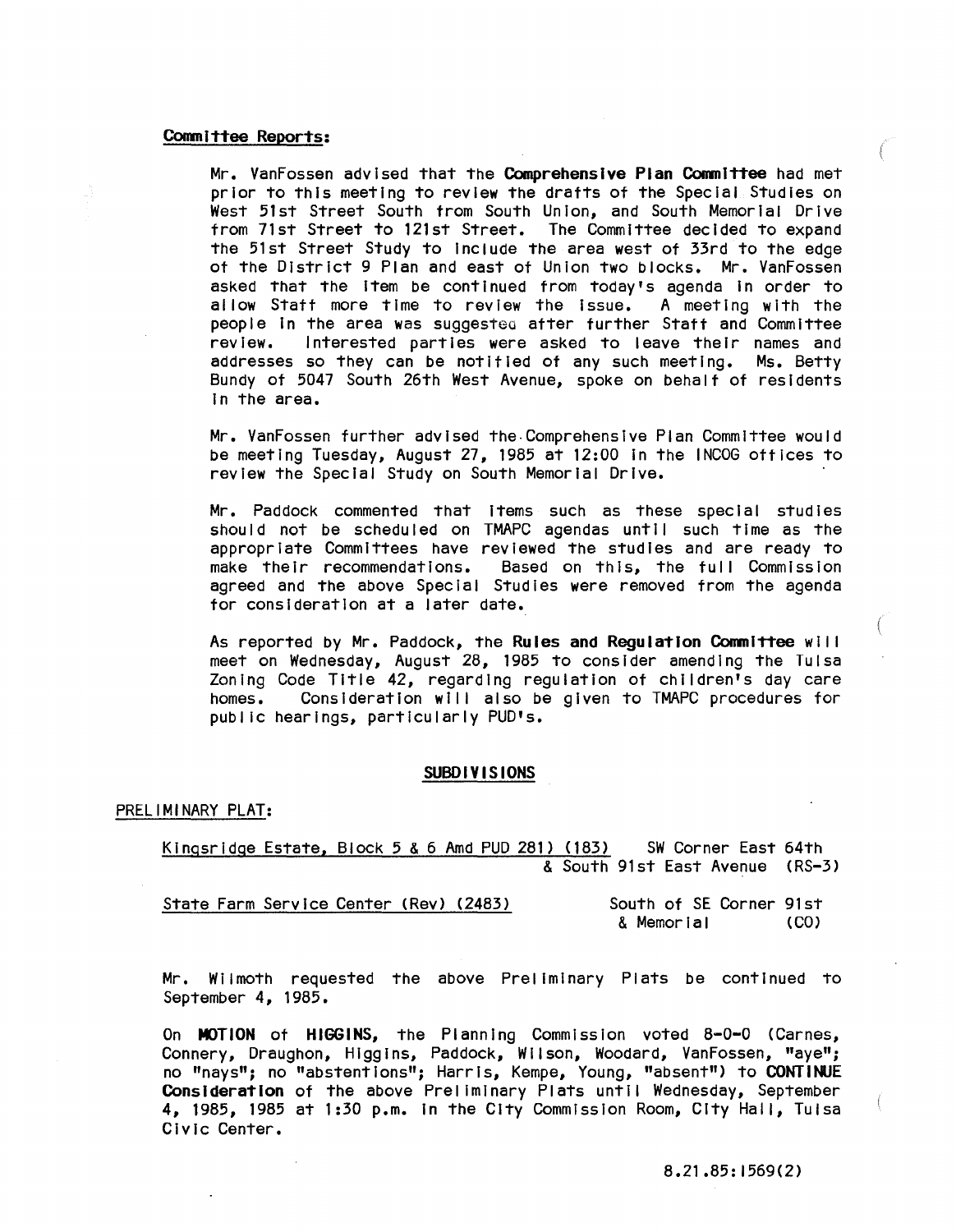Forest Park Patio Homes (PUD 139) (3692) 57th Place & South Owasso

(RM-1 )

The Staff advised the Commission that this Item had also been posted for final approval as well as preliminary. The Applicant has completed all the requirements and final release letters have been received. Staff recommended preliminary and final approval and release.

On MOTION of PADDOCK, the Planning Commission voted 7-0-1 (Carnes, Connery, Higgins, Paddock, Wilson, Woodard, VanFossen, "aye"; no "nays"; Draughon, "abstaining"; Harris, Kempe, Young, "absent") to APPROVE the preliminary and final plat of Forest Park Patio Homes, and release same as having met all conditions of approval.

# WAIVER OF PLAT:

BOA 13726 (Unplatted)(3393) 4309 East 56th Street South (Day Care: Carnegie School) (RS-3)

Staff clarified this Is a day care center In an existing and operating school building. A private individual, licensed by the state, leases the space from the school. In reply to an inquiry by Mr. Paddock it was In reply to an inquiry by Mr. Paddock it was determined by comments from Staff and Legal Counsel that this Is not for commercial use, but a case where the Board of Adjustment has issued a Special Exception.

On MOTION of WOODARD, the Planning Commission voted 8-0-0 (Carnes, Connery, Draughon, Higgins, Paddock, Wilson, Woodard, VanFossen, "aye"; no "nays"; no "abstentions"; Harris, Kempe, Young, "absent") to **APPROVE**  the Waiver of Plat on BOA 13726 as recommended by Staff.

LOT SPLITS FOR WAIVER:

L-16511 L. Howard (2783) North of NE Corner 105th & South Yale (AG)

Mr. Wilmoth requested the above Lot Split for Waiver be continued to September 4, 1985.

On MOTION of HIGGINS, the Planning Commission voted 8-0-0 (Carnes, Connery, Draughon, Higgins, Paddock, Wilson, Woodard, VanFossen, "aye"; no "nays"; no "abstentions"; Harris, Kempe, Young, "absent") to **CONTltlJE Consideration** of the above Lot Spl It for Waiver until Wednesday, September 4, 1985, 1985 at 1 :30 p.m. In the City Commission Room, City Hall, Tulsa Civic Center.

8.21.85: 1569(3)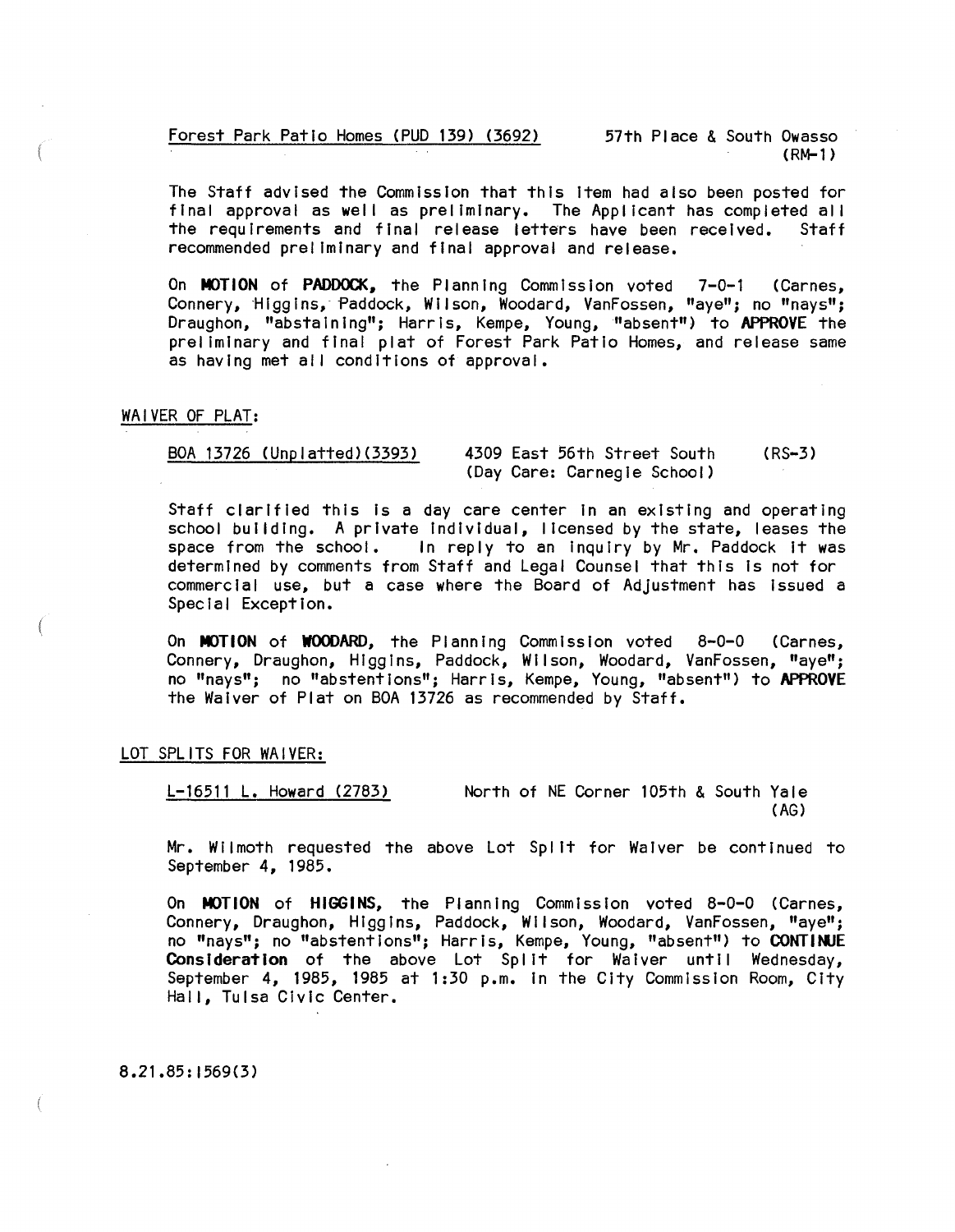# CONT I NUED ZON ING PUBL IC HEAR ING:

Application No.: PUD #397 Present Zoning: RS-3, RD, RM-1<br>Applicant: Moody Proposed Zoning: Unchanged Proposed Zoning: Unchanged Location: South Side of 61st & One-Half Mile East of Memorial

Date of Hearing: August 14, 1985 Requested Continuance Date: September 4, 1985

# TMAPC ACTION: 8 members present

On MOTION of VANFOSSEN, the Planning Commission voted 8-0-0 (Carnes, Connery, Draughon, Higgins, Paddock, Wiison, Woodard, VanFossen, "aye"; no "nays"; no "abstentions"; Harris, Kempe, Young, "absent") to CONTINUE Consideration of PUD #397 Moody until Wednesday, September 4, 1985 at 1:30p In the City Commission Room, City Hall, Tulsa Civic Center.

Application No.: Z-4948-SP-l

Applicant: Hammond Engineering Location: South of SE Corner of 81st and Union Date of Hearing: August 21, 1985 (continued from July 24, 1985) Size of Tract: 14.94 acres

#### Staff Recommendation:

The subject tract Is 14.94 acres In size and located south of the southeast corner of West 81st Street South and South Union Avenue. It presently contains a large single-family dwel ling and a 6,000 square foot metal building which contains office and storage space for an x-ray company. The CO zoning was placed on the tract to accommodate the existing nonresidential use. The applicant Is proposing, In addition to the existing uses, to construct a 6,300 square foot building to be used for similar office/warehouse type use. The text Indicates that the building will be a metal building with three overhead doors on the north and double glass doors on the west. The parking layout In the Plan Is a functional sketch and actual layout will be determined at the time a building permit Is requested as to layout and design. The subject tract Is abutted to the north, east and west by vacant property zoned AG and to the south by vacant property zoned RMH.

The Staff notes that the Comprehensive Plan designates the property as Low Intensity - No Specific Land Use. This intesity will support the requested Use Units 11 and 15. Minor Amendments, subject to review and approval by the TMAPC, can be considered tor Use Unit changes If desired by the applicant. The proposed gravel access and parking areas tor the new building must be constructed to be an all weather, dust free surface to be in compliance with the Zoning Code. Drives and parking areas presently existing and not utilized by the new building, are permitted to remain In the present state of Improvement.

The Staff recommends APPROVAL of the Corridor Site Plan review based on the fol lowing conditions: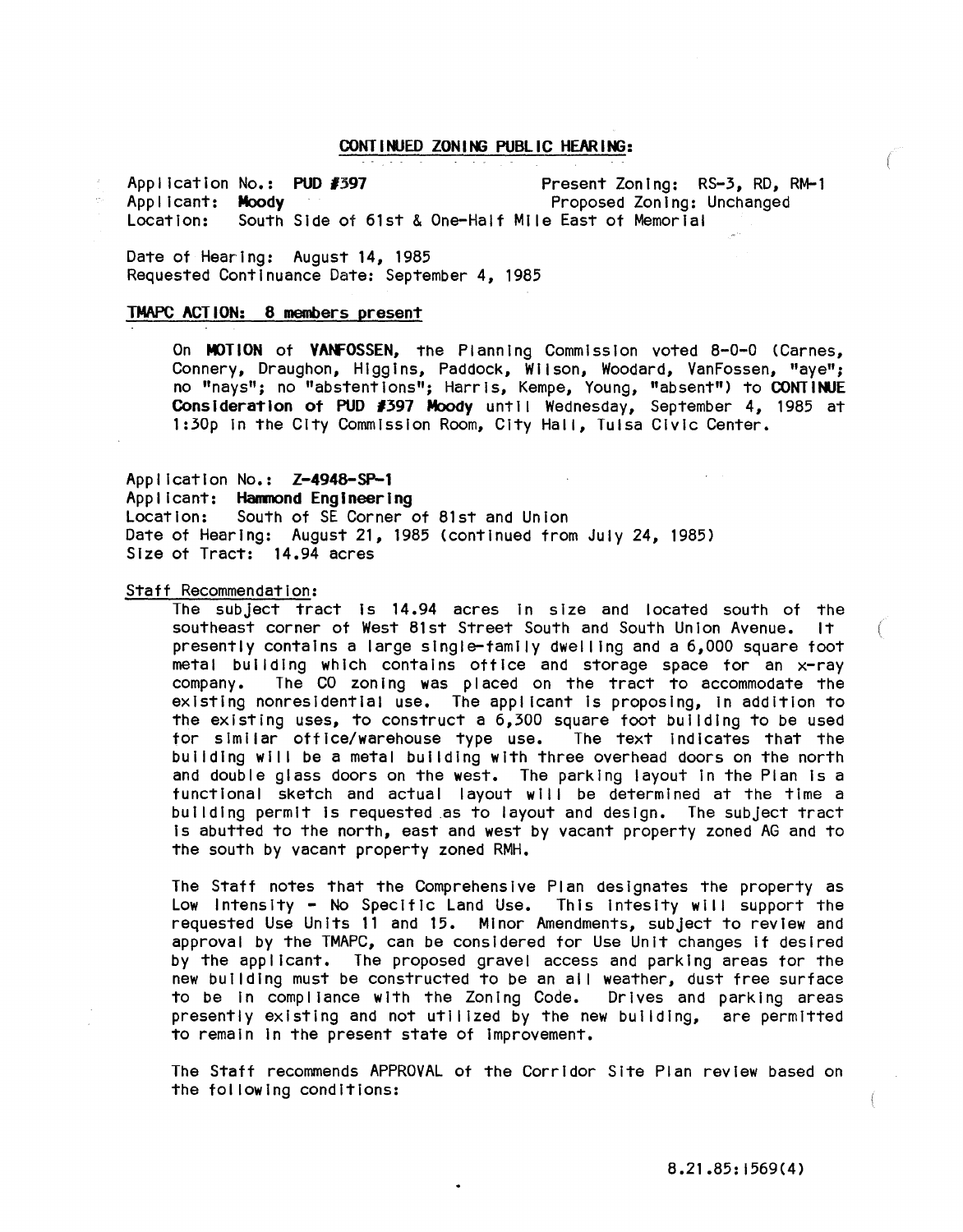1) That the applicant's Corridor Site Plan be made a condition of approval, unless modified herein.

| 2) | Development Standards:      |                                                                                                                   |
|----|-----------------------------|-------------------------------------------------------------------------------------------------------------------|
|    | Land Area:                  | 14,9406 acres                                                                                                     |
|    | Permitted Uses:             | Uses permitted within Use Units 11<br>(Offices & Studios) and 15 (Other<br>Trades & Services)                     |
|    | Max. Building Floor Area:   | 6,300 sq ft of new construction<br>in.<br>addition to existing 6,000 sq<br>ft<br>building and existing residence. |
|    | Max. Building Height:       | 20 ft to top plate                                                                                                |
|    | Min. Building Setback:      | 300 ft from centerline of South Union<br>Avenue, 300 ft from expressway R-0-W,<br>25 ft from south property line. |
|    | Min. Landscaped Open Space: | 80% in grassed areas.                                                                                             |
|    | Min. Off-Street Parking:    | As required under each appropriate<br>Use Unit.                                                                   |

Signs:

Ground Signs:

One ground sign shall be permitted with a maximum height of four feet and a maximum display area of 80 sq ft.

Wall Signs:

One wall sign shall be permitted on the west side of the existing building and one wall sign on the west side of the new building. Each sign shall be no larger than  $4' \times$ 8', or 32 sq ft, and shall be placed over the main entry door of each building.

Outdoor Advertising or Portable Signs: Outdoor advertising signs or portable signs shall not be permitted.

- 3) The entrance to the subject tract as shown on the site plan and all parking area and drives for the proposed building shall be paved with an all weather surface.
- 4) Parking arrangements for the proposed building shall be designed as marked to not allow parking In front of door space on the north side of the proposed building.
- 5) AI I work and storage of materials and equipment, except vehicles, be Inside the proposed structure.

 $\overline{1}$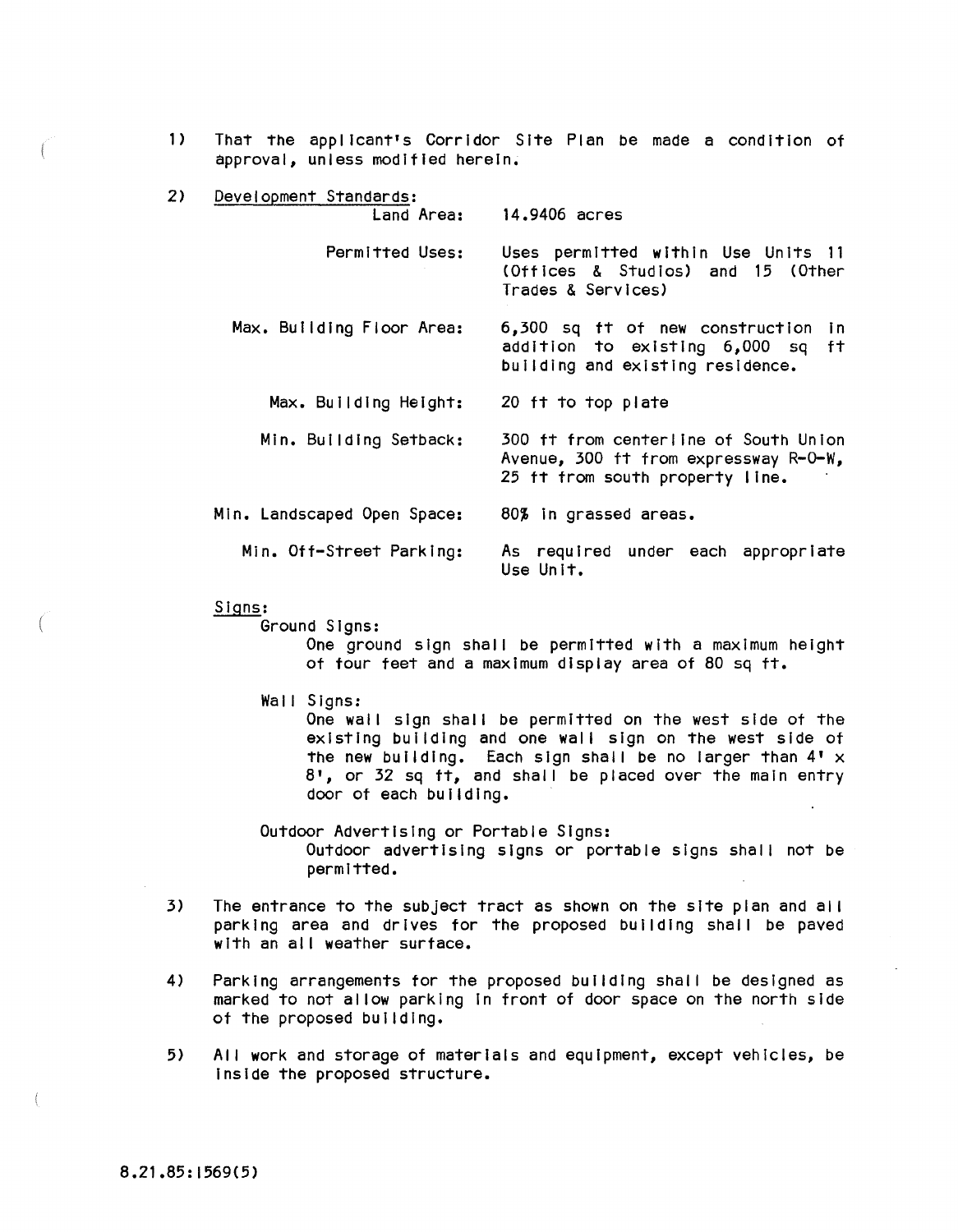- 6) That screening be required for the RMH zoned property to the south at such a time that the property starts to develop.
- 7) To comply with Section 260 of the Zoning Code, the restrictive covenants are to be filed as a matter of record In the Office of the County Clerk, with the City of Tulsa listed as beneficiary of these<br>covenants, including the Corridor Site Plan conditions, (See covenants, including the Corridor Site Plan conditions. Applicant's Comments below.)

### Comments & Discussion:

W

Mr. Frank clarified for Mr. VanFossen the requirements of the access and parking areas. Based on counsel by Mr. Jackere, the wording in item #2, Signs, was changed from "off premises" to "outdoor advertising".

# Applicant's Comments:

Mr. Adrian Smith of Hammond Engineering, representing Mr. Osmond, commented In relation to Item #7, the property was already platted and should not be subject to a new plat. Based on this, the Commission asked that Just the documentation to the platting be submitted.

# TMAPC ACTION: 8 members present

On MOTION of VANFOSSEN, the Planning Commission voted 8-0-0 (Carnes, Connery, Draughon, Higgins, Paddock, Wilson, Woodard, VanFossen, "aye"; no "nays"; no "abstentions"; Harris, Kempe, Young, "absent") to APPROVE the Site Plan to Z-4948-SP-1, Hammond Engineering, as recommended by Staff with a noted revisions to Item #2 and #7.

# legal Description:

The North half of Block One (1), HIGH CHAPARRAL ADDITION to the City of Tulsa, Tulsa County, State of Oklahoma, according to the Recorded Plat thereof.

# ZONING PUBLIC HEARING:

Application No.: Z-5784 Present Zoning: RS-3 Applicant: Loop Proposed Zoning: OM/FD Location: West of SW Corner of 31st & Memorial

Date of Application: July 22, 1985 Date of Hearing: August 21, 1985 Size of Tract: 7 acres, more or less

#### Relationship to the Comprehensive Plan:

The District 5 Plan (amended 3/17/83), a part of the Comprehensive Plan for the Tulsa Metropolitan Area, designates the subject property Low Intensity - No Specific Land Use, Development Sensitive (Flooding).

8.21.85: 1569(6)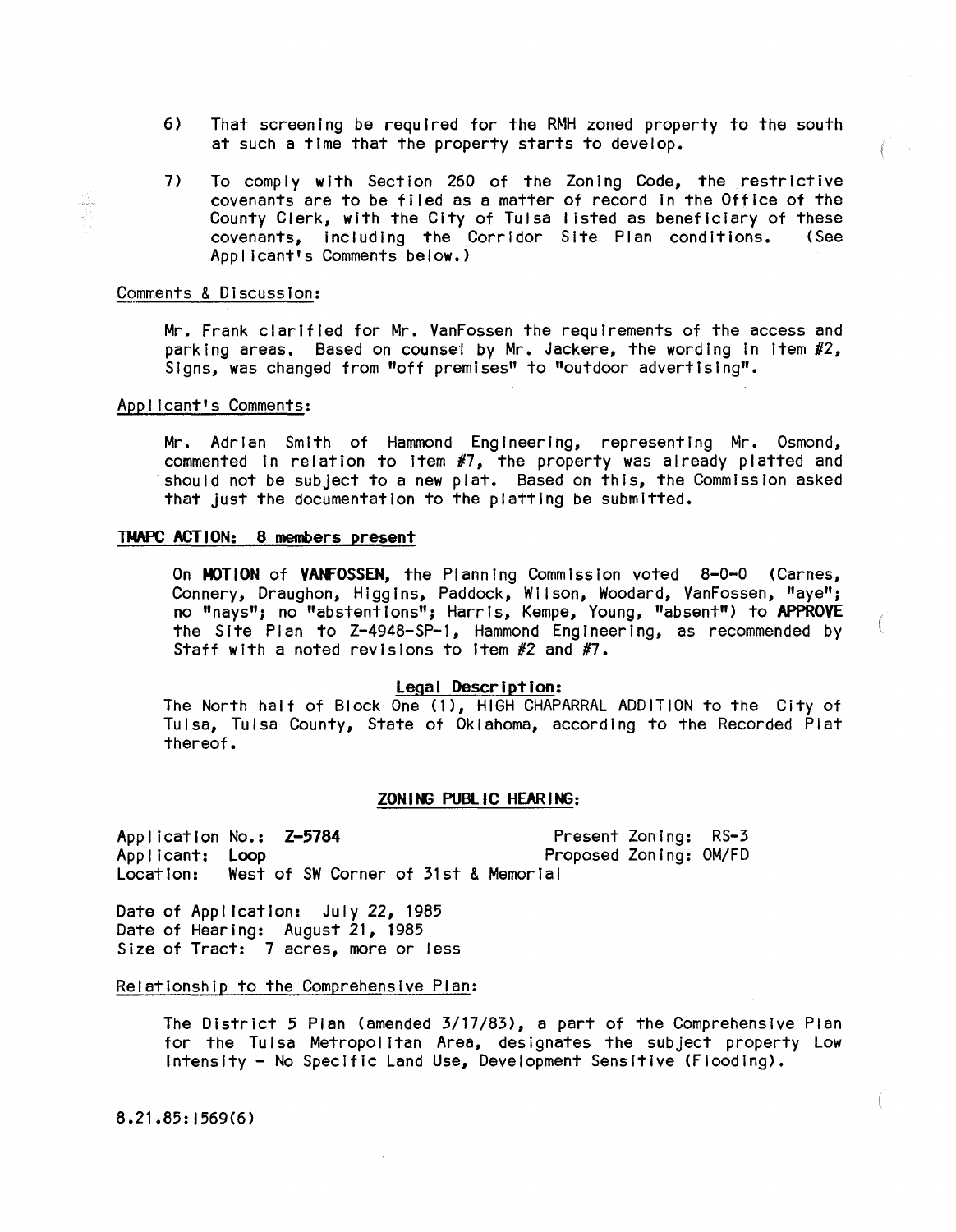According to the "Matrix Illustrating District Plan Map Categories Relationship to Zoning Districts", the requested OM District Is not In accordance with the Plan Map.

# Staff Recommendation:

Site Analysis: The subject tract is approximately seven acres in size and located at the southwest corner of 31st Street and the Skelly Drive Freeway. It is partially wooded, gently sloping, contains a single-family dwel ling and accessory building and Is zoned RS-3.

Surrounding Area Analysis: The tract Is abutted on the north and west by a developed single-family neighborhood zoned RS-3, and on the east and south by the Skelly Drive Freeway (1-44).

Zoning and BOA Historical Summary: The subject application was heard by the Planning Commission December 22, 1982. The Staff recommended denial of any office zoning; however, TMAPC voted to approve five acres of OL zoning adjacent to the freeway and RS-3 on the balance. The application was not heard by the City Commission until July 23, 1985 and, because of the time lapse, was referred back to TMAPC for notice and further hearing.

Conclusion: Aithough OL may be found in accordance with the Comprehensive Plan, Staff cannot support OL zoning on the entire tract due to the Floodway, because of the permitted floor area potential and because of the close proximity and orientation of the single-family homes. However, all of our concerns could be addressed If a companion PUD were filed where screening, land use, landscaping, building orientation, building height and floor area could be control led.

Based on the above mentioned Information and 1982 action, the Staff can support APPROVAL of OL zoning on approximately three or four acres adjacent to the freeway, RS-3 on the west 100 feet and FD on that portion located In a designated floodway.

NOTE: If approved, it will be the responsibility of the applicant to furnish Staff legal descriptions of each zoning classification approved, In order to publ Ish the zoning ordinance.

# Comments & Discussion:

Mr. VanFossen stated that If the map Is appropriate, there was nothing to discuss, as there was nothing not already zoned, and asked what basis there was In getting this Information on the FD. Mr. Frank commented there were concerns on the west boundary and the existing residential areas should be protected by that portion of the property remaining RS-3. The FD concerns must be addressed as stipulated in the City of Tulsa Codes and Ordinances, and we can support OL on the balance of the property. FD Information and definition was the responsibility of the applicant.

8.21.85: 1569(7)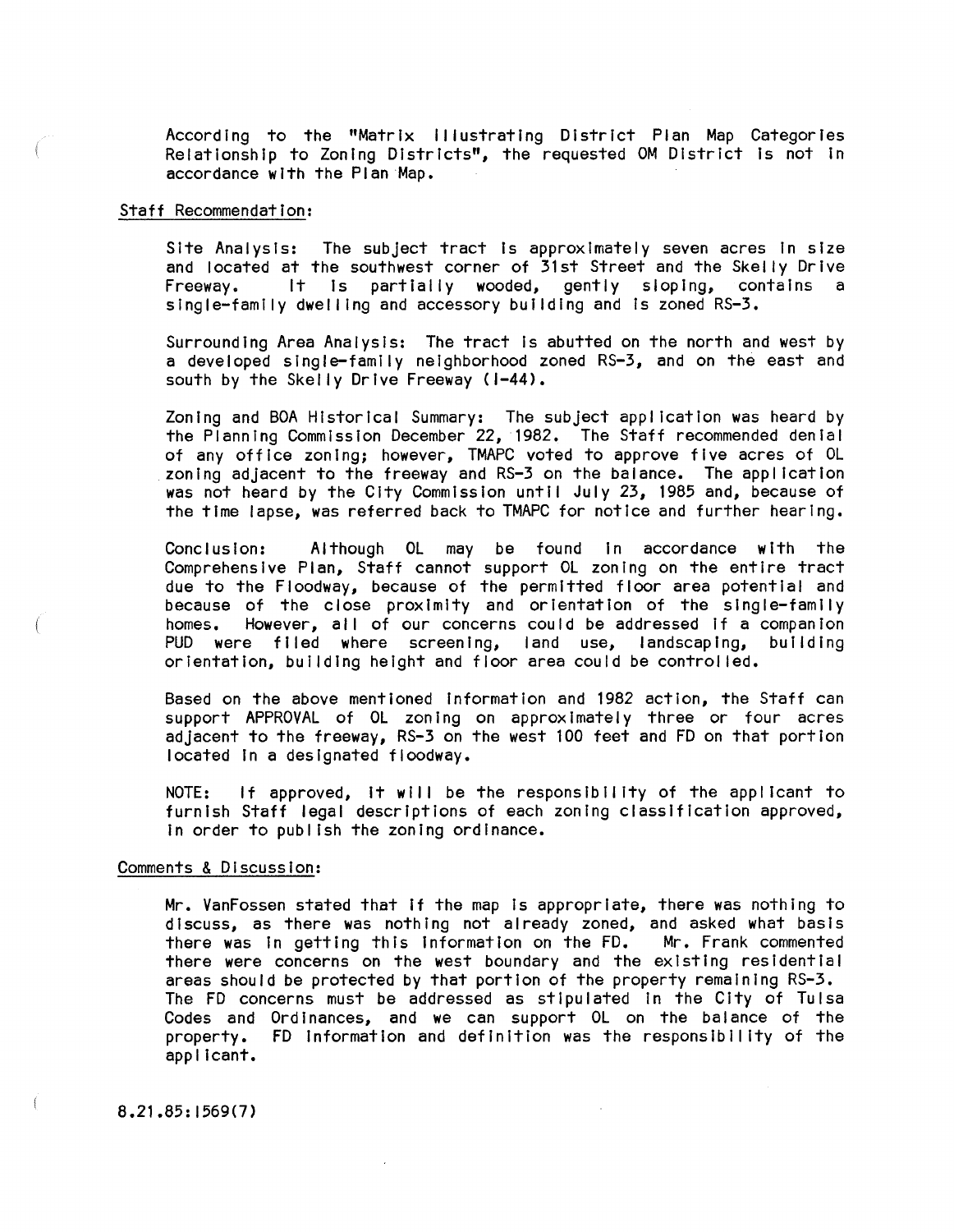# A **slicant's Comments:**

Mr. David Loop, 7600 East 31st Street, Tulsa, gave a brief history of this case and the surrounding area. He addressed the Issue of FD on one or two acres of the tract, but requested the Commission grant OM on the remaining acreage.

in reply to a question by Ms. Wilson, Mr. Loop advised that he purchased the property in November 1984. Mr. VanFossen asked Mr. Loop what he proposed to do with the property. Mr. Loop stated he would like to develop an office building, and would file a PUD if he had a user. However, his purpose for zoning Is to be able to approach a buyer. Mr. VanFossen then asked Mr. Loop If he had contacted Stormwater Management regarding the FD. Mr. Loop replied that he had. Several of the Commission members discussed with Mr. Loop the Impact of FD on this tract In relation to access, water detention, building limitation, etc. Mr. Carnes suggested that If Mr. Loop obtained a PUD and legal description before coming to the Commission, It would better prepare them to consider this case for zoning. Mr. Loop stated that under OL he would have to have a PUD, but under an OM he would not.

### Interested Parties:

| Mr. Ray McCollough | 3135 South 76th East Avenue, Tulsa  |
|--------------------|-------------------------------------|
| Mr. Terry Wilson   | 7728 East 30th Street, Tulsa        |
| Ms. Paula Dols     | 3132 South 76th East Avenue, Tulsa  |
| Mr. Andy Anderson  | 3703 South 93rd East Avenue, Tulsa  |
|                    | (owns property: 7750 East 30th Pi.) |

Mr. McCollum advised the Commission as to his activities on this project and commented on the amount of stormwater and his fears that additional building would only add to the current problems. He requested denial and asked the Commission to look at the record on this case.

Mr. Wilson gave a detailed description of water flow from the surrounding areas to the subject area and voiced his concerns should an approval be granted.

Ms. Dols stated she was against any more development In this area.

Mr. Anderson confirmed what had been stated by the other protestants relating to water flow and water shed and requested denial.

The protestants suggested this area might be a good site for a detention pond In view of the amounts of water already In the area and the possible widening of the Skelly Bypass adding more runoff water. The Commission members asked questions of all the Interested parties for clarification of the amounts of water, the channel running through the subject area, flooding past and present and the subject tract possibly being used for a detention pond, as suggested by the protestants.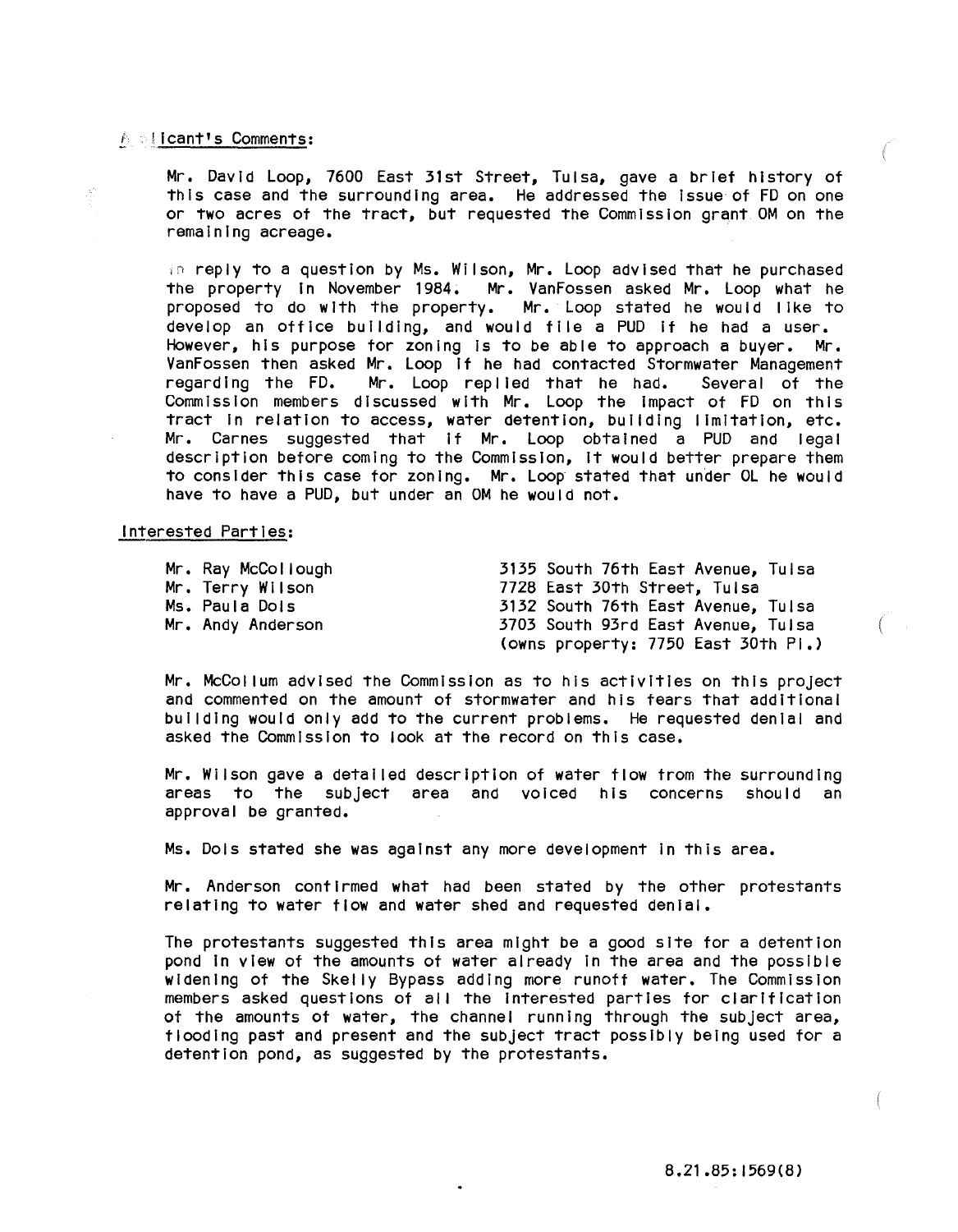# Comments & Discussion:

Mr. Frank confirmed for Ms. Wilson the status of the Master Drainage Plans for the City of Tulsa, and that all plans have not, as yet, been approved. Ms. Higgins then asked Mr. Frank if a description was required of the FD before the zoning was granted. Mr. Frank repl led we required or the ru betore the zoning was granted. Mr. rrank replied we<br>have not as this is a very complex procedure. Mr. Draughon asked if Stormwater Management could be requested to send a representative to Inform the Commission as to the status of the new Master Drainage Plan maps and give advance Information before the FD hearings begin again on September 18th. Mr. Frank advised that two companion Items on the FD zonlngs were the FD zoning and consideration of the Master Drainage Plan and the members will be briefed simultaneously, including updates to the Plan.

First Vice Chairman Wilson asked Mr. Frank, since Staff has advised that OM is not in accordance with the Plan and OL is a "may be found", if other categories were considered and, based on the tract location, why Is Staff recommending OL. Mr. Frank commented OL was being recommended based on the location of the property being at the Intersection of the Interstate and the secondary arterial (31st Street) and, conditioning the recommendation based on the entire proprerty not being zoned  $OL$ .

# Additional Comments & Discussion:

At this point, Mr. Loop commented that he could, If necessary, live with an OL zoning. In reply to a question from Mr. Connery, Mr. Loop stated he had met with some of the residents of the area to discuss this situation. Mr. Loop confirmed that he has been working on this project since 1982, although he did not purchase It until 1984.

Mr. VanFossen moved that the application request be denied and the records reflect lack of Information on the use of any, or how much, of this tract can be used because of the FD considerations. Mr. Paddock stated support for denial as this is a development sensitive area and<br>there are too many unanswered questions. Mr. Connery suggested there are too many unanswered questions. emphasizing strongly to the City Commissioners the feelings of the TMAPC regarding this case. Ms. Higgins asked Legal Counsel where we might stand should a court case be brought up as a result of denial. Mr. Jackere advised he could not predict what a court might do, but the function of the Commission Is to determine what Is appropriate use of land, In spite of the FD, and If enough Information Is not available, he saw no problem with the denial recommendation. Ms. Higgins stated she would vote against the Issue.

#### **TMAPC ACTION: 8** members **present**

On **MOTION of VANFOSSEN,** the Planning Commission voted 8-0-0 (Carnes, Connery, Draughon, Higgins, Paddock, Wilson, Woodard, VanFossen, "aye"; no "nays"; no "abstentions"; HarriS, Kempe, Young, "absent") to **DENY**  Z-5784 Loop.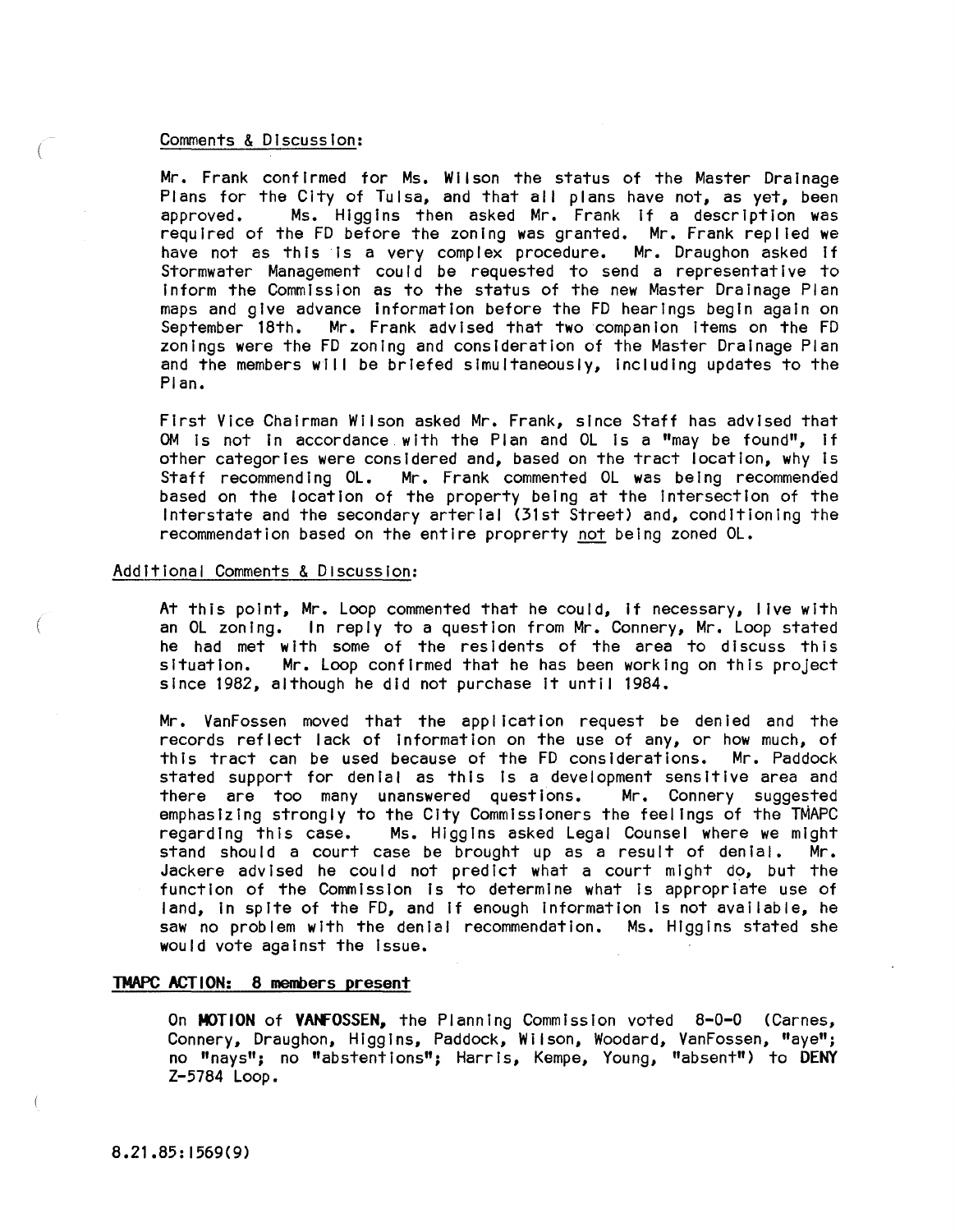# OTHER BUS I NESS:

**PUD #393-1 Moody** South of East 96th Street & East of Harvard Crown Pointe

# Staff Recommendation - Minor Amendment

The subject tract has an area of  $60.05$  acres, underlying zoning of RS-1, and Is planned for single family residential purposes. It Is located at what would approximately be south of E. 96th Street and S. Harvard. All streets In the addition will be private and security entrances and exits have been proposed. The applicant Is requesting that the private street width be amended from 26 teet to a minimum of 22 feet In order to conserve more of the existing trees. Cul-de-sacs would retain the standard radius under the proposed amendment.

Staff review of PUD 393-1 Indicates that It Is minor In nature; therefore, recommends APPROVAL of amending the previously approved paving width from 26 feet to a minimum of 22 feet, except that cul-de-sacs shal I retain the standard radius under the City of Tulsa codes.

### Comments & Discussion:

Mr. Draughon stated he felt 22 feet would not be wide enough to be safe. Mr. Frank advised that Staff considered this, but the streets are private and in a low density area. Mr. John Moody, representing the Applicant, commented the application was originally approved by the Commission on April 24, 1985 and the Applicant has since retained the services of a Forester to study the project. The Forester recommended construct Ion techniques, which Included the 22' street, to conserve the trees In the areas.

On MOTION of VANFOSSEN, the Planning Commission voted 7-1-0 (Carnes, Connery, Higgins, Paddock, Wilson, Woodard, VanFossen, "aye"; Draughon, "nay"; no "abstentions"; Harris, Kempe, Young, "absent") to APPROVE the Minor Amendment to PUD #393-1, as recommended by Staff.

**PUD #343 SW Corner of 81st Stret and South Memorial** 

# Staff Recommendation - Detail Landscape Plan Review

The Applicant Is requesting that the TMAPC approve the proposed Plan as previously submitted on July 24, 1985 and August 7, 1985. (Per the July 24th minutes, Staff recommended APPROVAL of the landscaping plan subject to provision of additional landscaping ot the triangular Island west of the building, and subject to Installation of a double row of Red Maple trees on the west and north abutting right-of-way consistent with adjacent deveopment.) The Staff Recommendation Is unchanged from the previous meetings and the applicant's request Is for review and approval of the plan without the changes recommended by the Staff.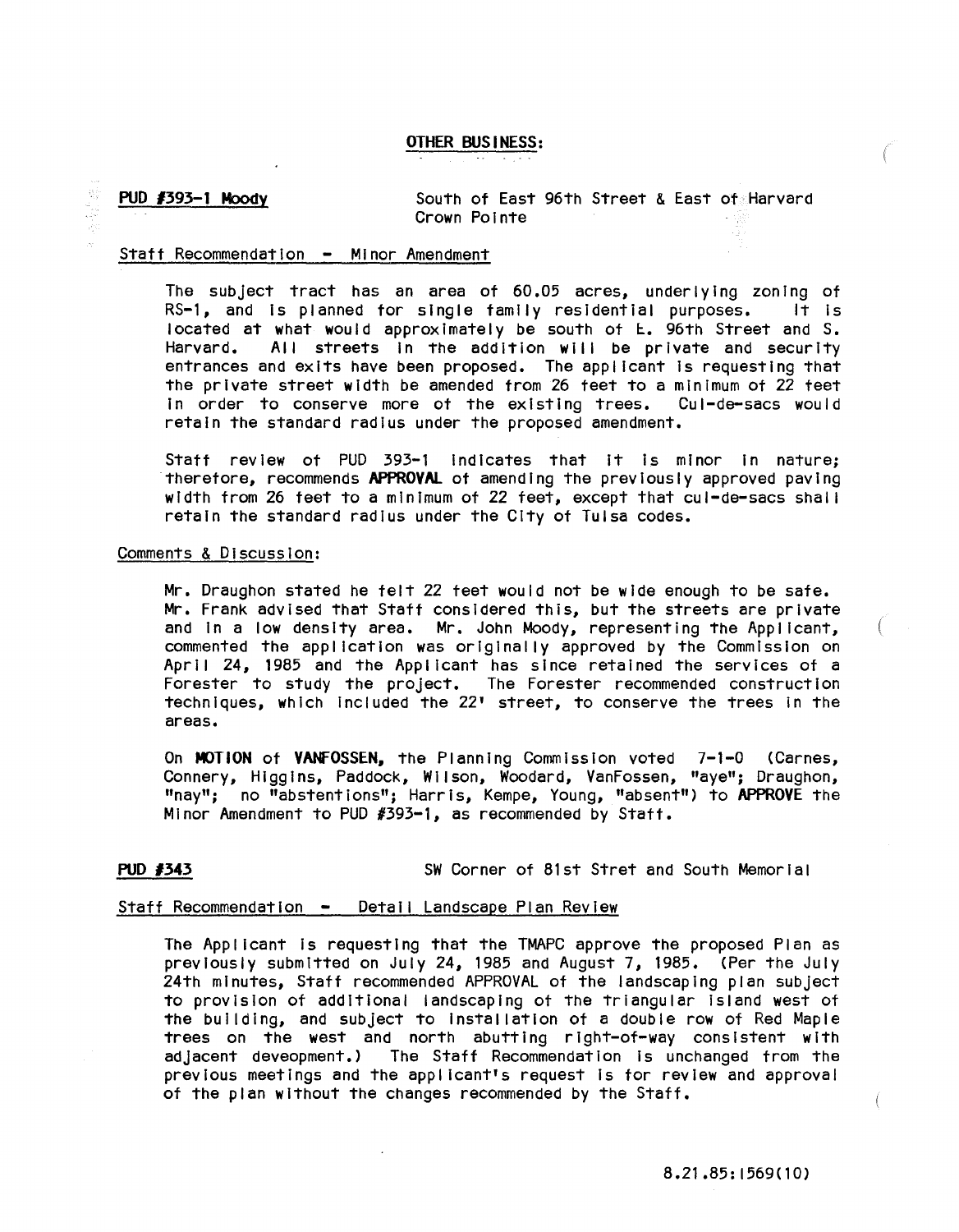# Comments & Discussion:

Mr. Jones presented a drawing submitted by the Applicant showing the proposed layout. Mr. Paddock inquired if the landscaping requirement Mr. Paddock inquired if the landscaping requirement was made a condition of approval. Mr. Frank stated that the Staff recommendation sought to guarantee unified treatment of the subject tract<br>with the balance of the area. Mr. Jones read requirements from the Mr. Jones read requirements from the original PUD and addressed the Issue of the double row of trees, which was not specifically stated, but Is on the outline concept plan and shows conformity with landscaping already In the area.

# Applicant's Comments:

Mr. Jim Lemon, 8282 South Memorial, stated he was familiar with the area In question, as he did the landscape plans for the MPSI Center and the retall area for the Echelon Center. Mr. Lemon indicated the design Intent was to concentrate the landscaping around the building between the sidewalks and the bank structure. He stated the retailers behind the bank building are unanimously opposed to the addition of trees, as originally planned. Ms. Wilson asked Mr. Lemon about the double row of trees shown on the PUD. Mr. Lemon stated the original PUD did not have a double row of trees. These were added only on the retail segment, but circumstances regarding the retail area have changed. Mr. Lemon stated he was representing First Memorial Bank In answer to a question by Mr. Paddock. Mr. Lemon discussed the changes with the Commission members, and the circumstances creating these changes. Mr. Lemon defined the kind of grass used In the landscaping for Mr. Draughon, as being pennant rye grass. Mr. Paddock asked Mr. Lemon if the trees would be outside the<br>property line on the City right-of-way. Mr. Lemon stated this to be property line on the City right-of-way. correct. Mr. Paddock was curious as to what the TAC was thinking in allowing this. Mr. Frank stated that TAC did not have a detail site plan, but a conceptual drawing, and felt that if the planting of the trees was, In fact, a hazard, the utilities would have Indicated so before now. Ms. Wilson concluded that It appears It does not matter what type of landscaping Is proposed In that the commercial owners do not want to be landscaped, as they want total visibility to their buildings. Mr. Frank agreed that the utility easements was not the problem, but Mr. Lemon's clients have changed their position and want visibility, which is shielded by the bank building, and would be further shielded by planting of the double row of trees.

# Comments & Discussion:

Mr. Carnes stated he thought the landscaping was to hide the parking lot, but now the cl lent wants to be seen, therefore, he may change his vote. Mr. VanFossen then stated he felt that the Commission should reject this plan and ask the Applicant to resubmit a plan that meets the original PUD Intent, which would show a unified development reflecting a division between the public and private part of this project.

8.21.85:1569(11)